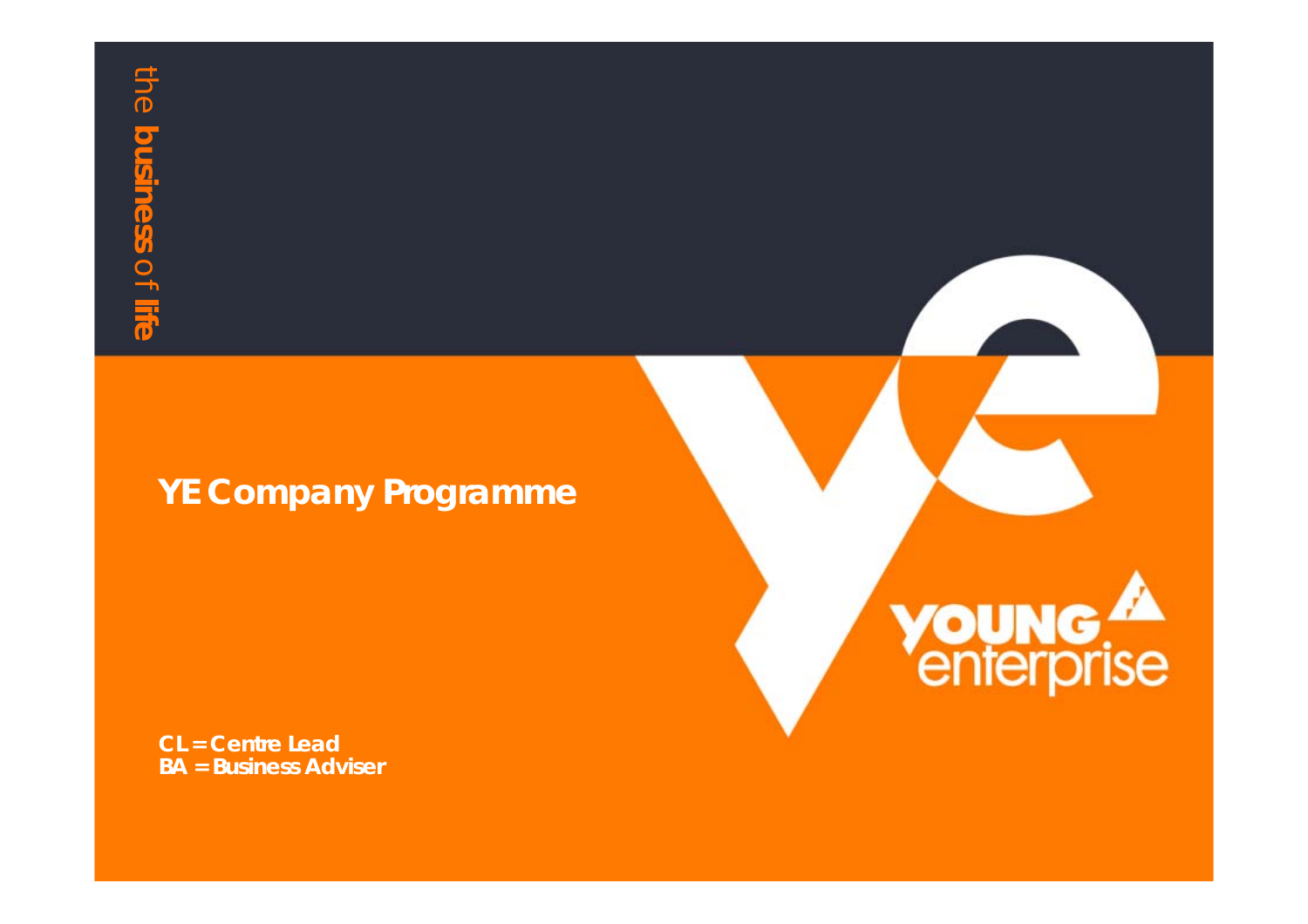# **Young Enterprise**

- •UK's largest enterprise education charity
- $\bullet$ Over 50 Years' experience
- $\bullet$ 220,000 young people each year
- •6,000 volunteers from over 3,500 companies
- •Learning by Doing



#### **YE Mission**

To inspire and equip young people for life through enterprise

https://www.youtube.com/watch?v=O0ZwmESB7dg



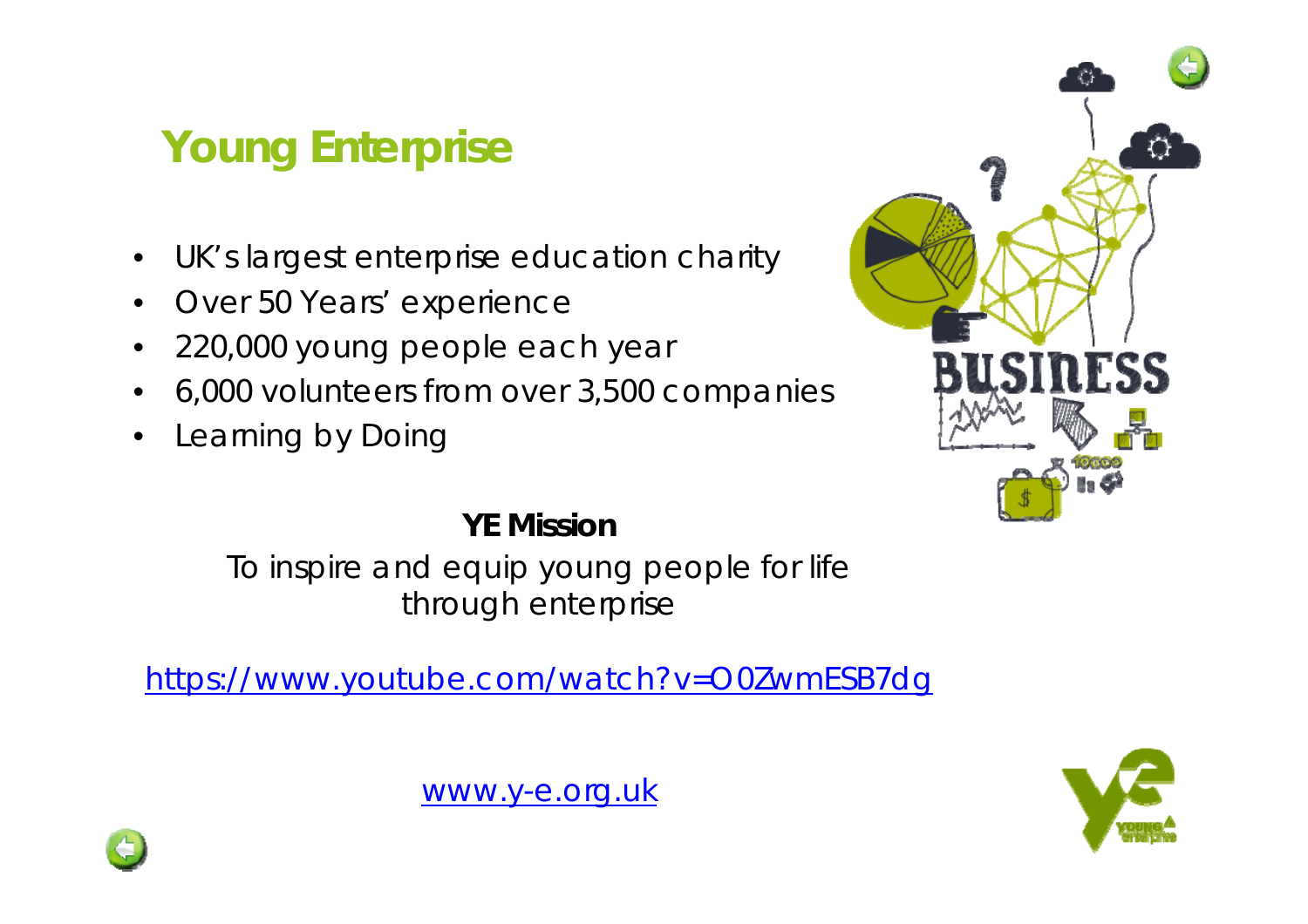# **Company Programme at a Glance**

- **Real company – must have a creative focus**
- **Up to one academic year**
- **Plan, design and sell a product or service**
- **6 to 25 company members**
- **Run out of school time**
- **Learning by doing**
- **Attend Board Meetings**



**Click here to view a video introducing the programme** (via YE Youtube Channel)

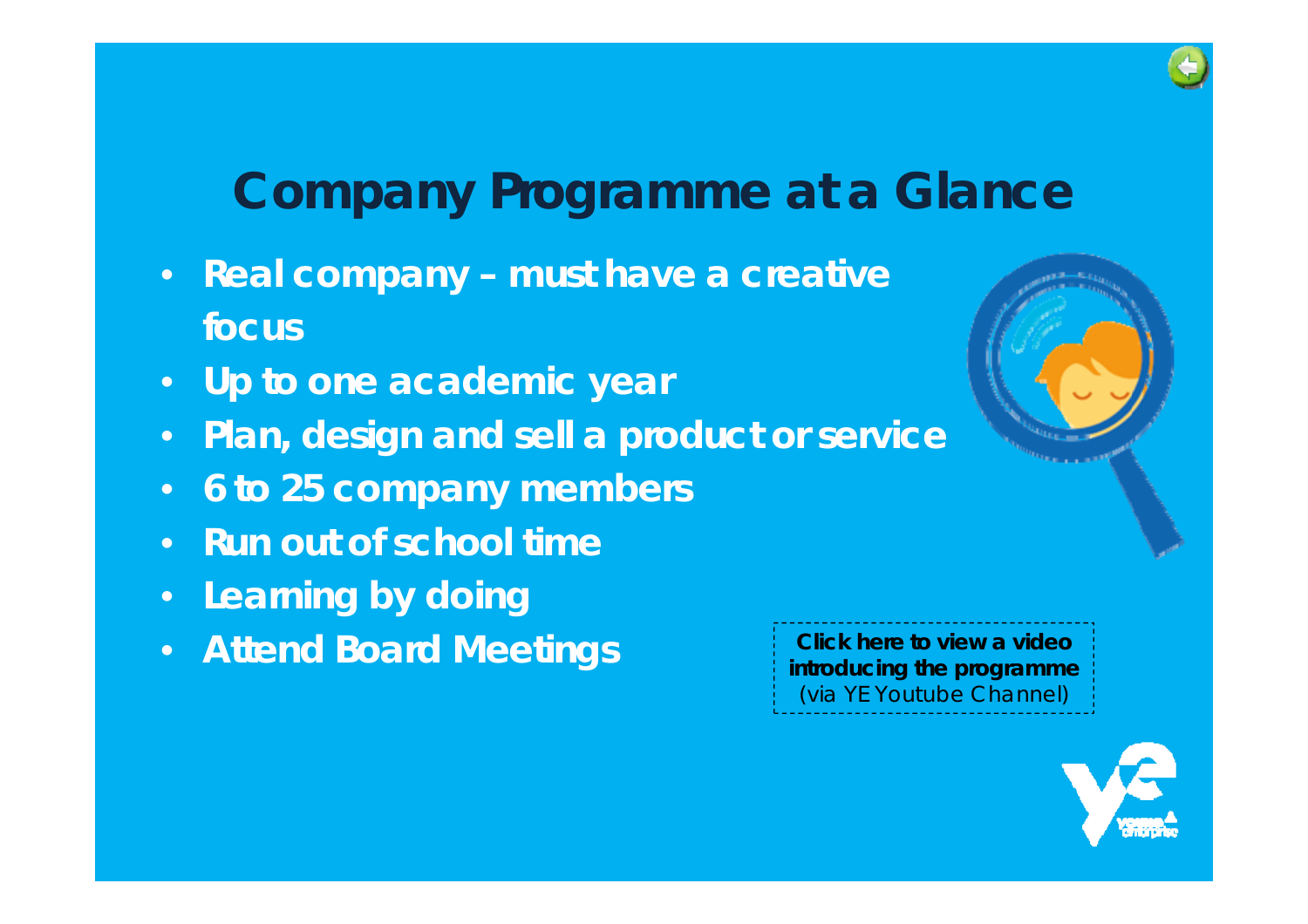

# **Aims & Objectives**

- • Develop key employability and entrepreneurial skills
- Gain an understanding of how business works
- To inspire and help young people succeed through enterprise
- $\bullet$ Have fun!



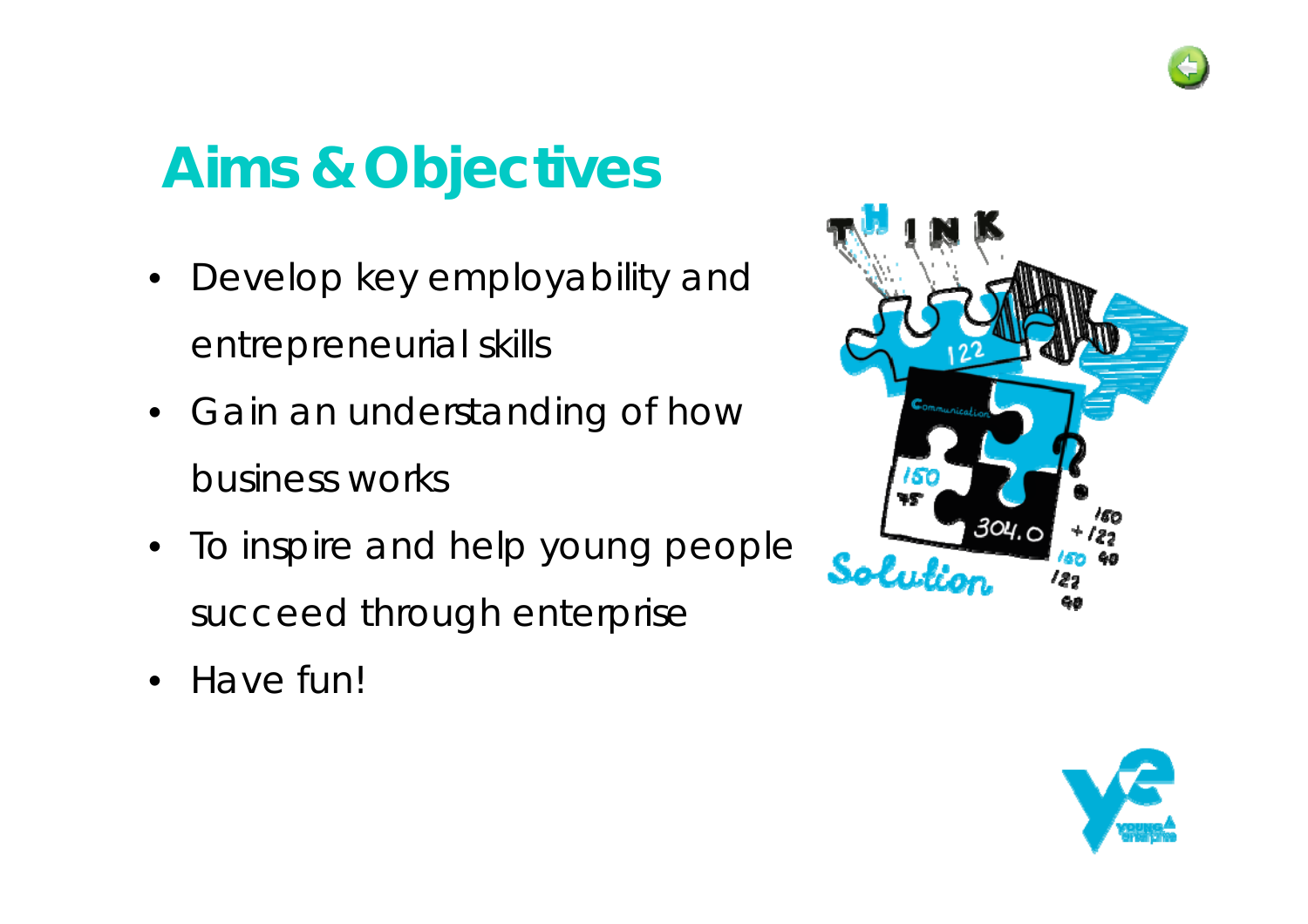

## **Real Impact on YE Alumni**

## **Independent evaluation findings:**

- Better future earnings
- • Developed employability skills and attitudes
- More passionate about their jobs
- •Twice as likely to start their own business
- •More successful in their careers
- Show increased social responsibility



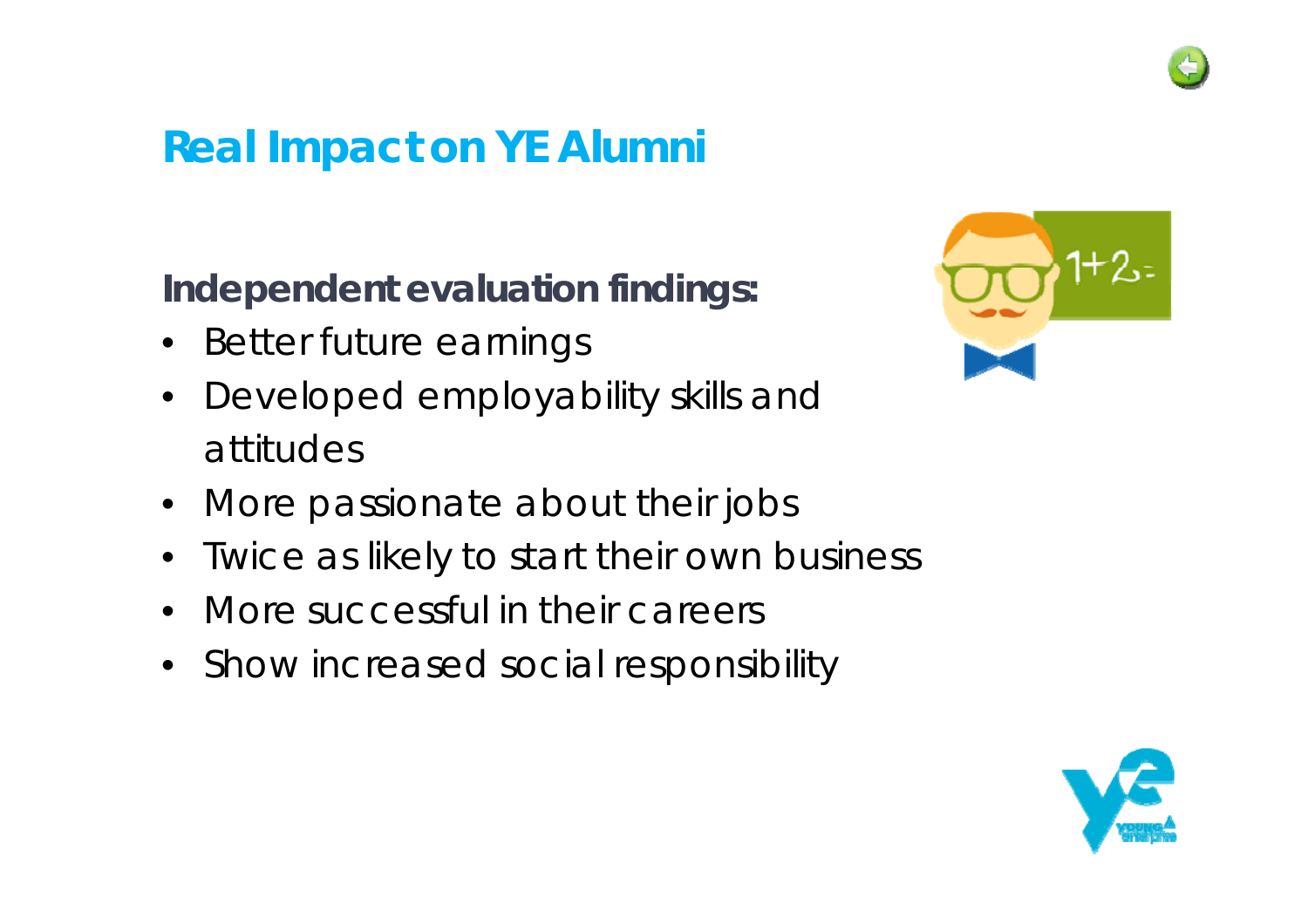

# **Key Features**

- •Insurance and Legal structure
- 2 choices of company types
- $\bullet$ Student events, workshops and trade fairs
- •Local, National and European competitions
- •Volunteer Mentors
- YE Online Programme Extranet
- $\bullet$ Embedded self assessment facility
- •Online Payment Facility
- •Alumni Network

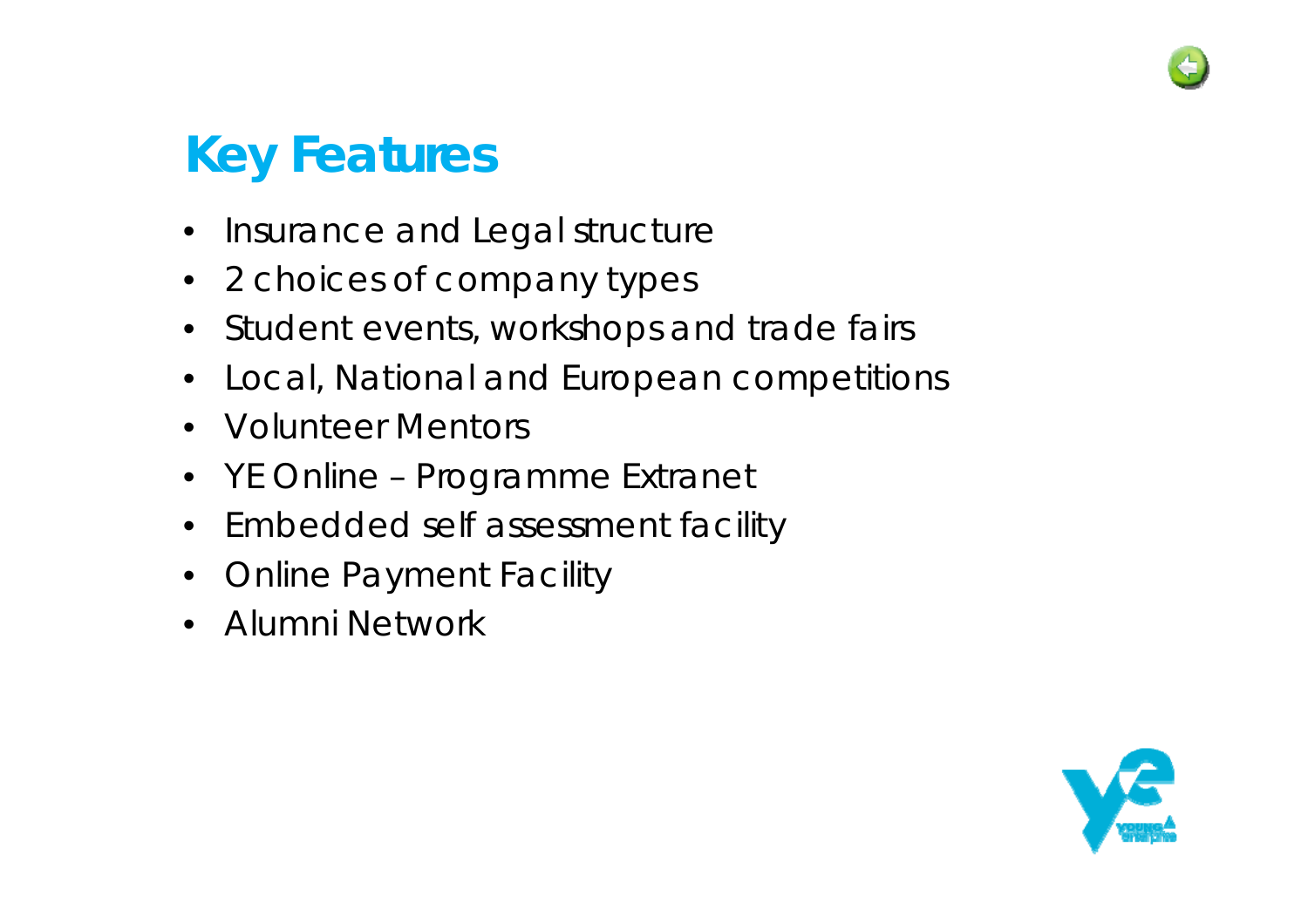# **Timetable**

- •Recruit students
- •Getting started
- •Registration
- •• Sales and Trade Fairs
- •Briefing sessions/Masterclasses
- •Company of the Year Competition
- •Ending the year
- •Company Closure/Liquidation

May to September July to October August to end Dec. From October September to July Spring May to July Before 31 July

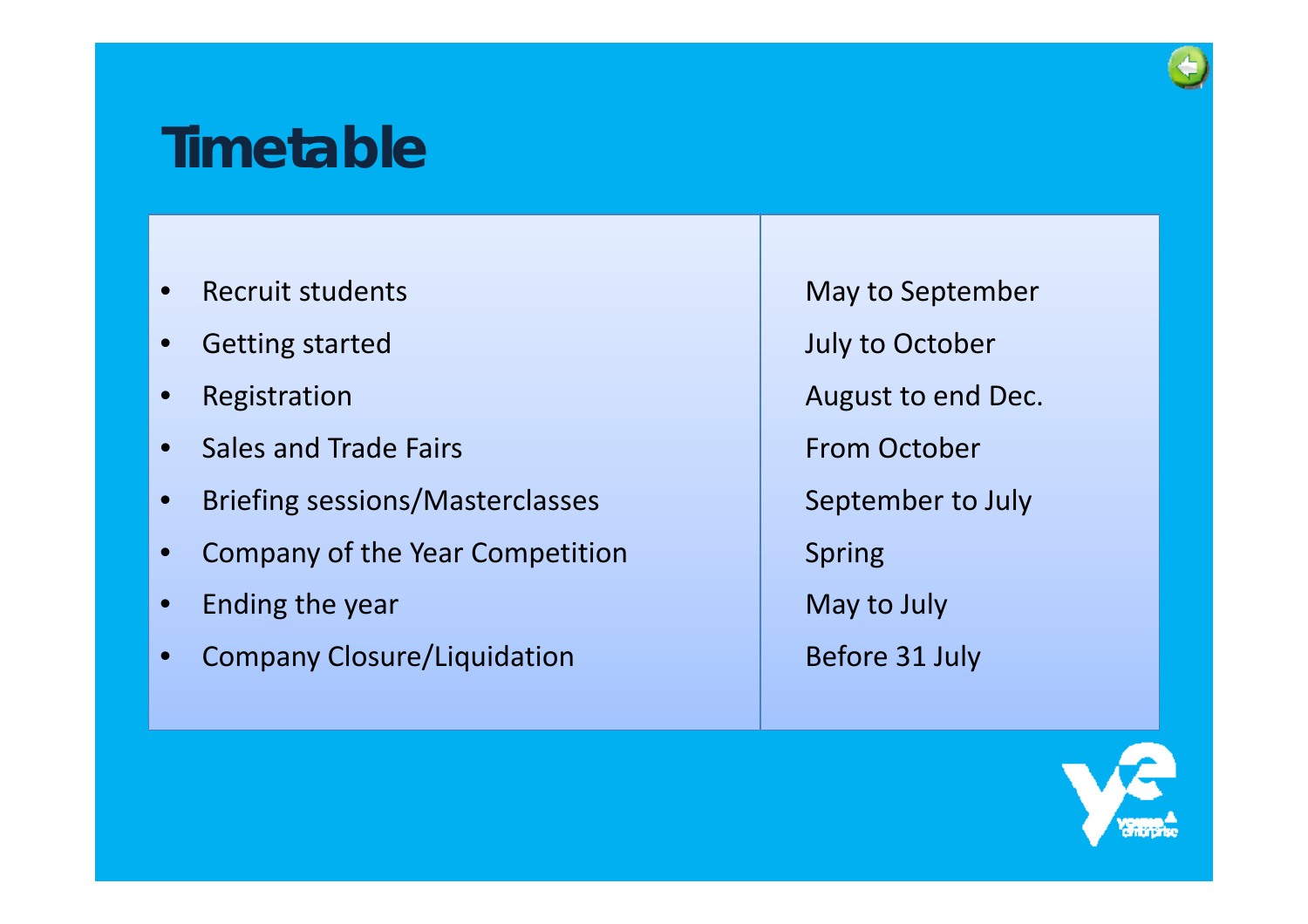## **Business Adviser (BA)**

- $\bullet$ Come from all walks of life
- $\bullet$  Work with a group of students
	- $\bullet$ Give advice & constructive feedback
	- $\bullet$ Apply knowledge and skills
	- $\bullet$ Be a motivator
	- •Communicate with CL
- Safeguards
	- $\bullet$ Disclosure & Barring Service (DBS) Checks
	- YE Volunteer Registration (VR Number)
	- •Volunteer Code of Conduct



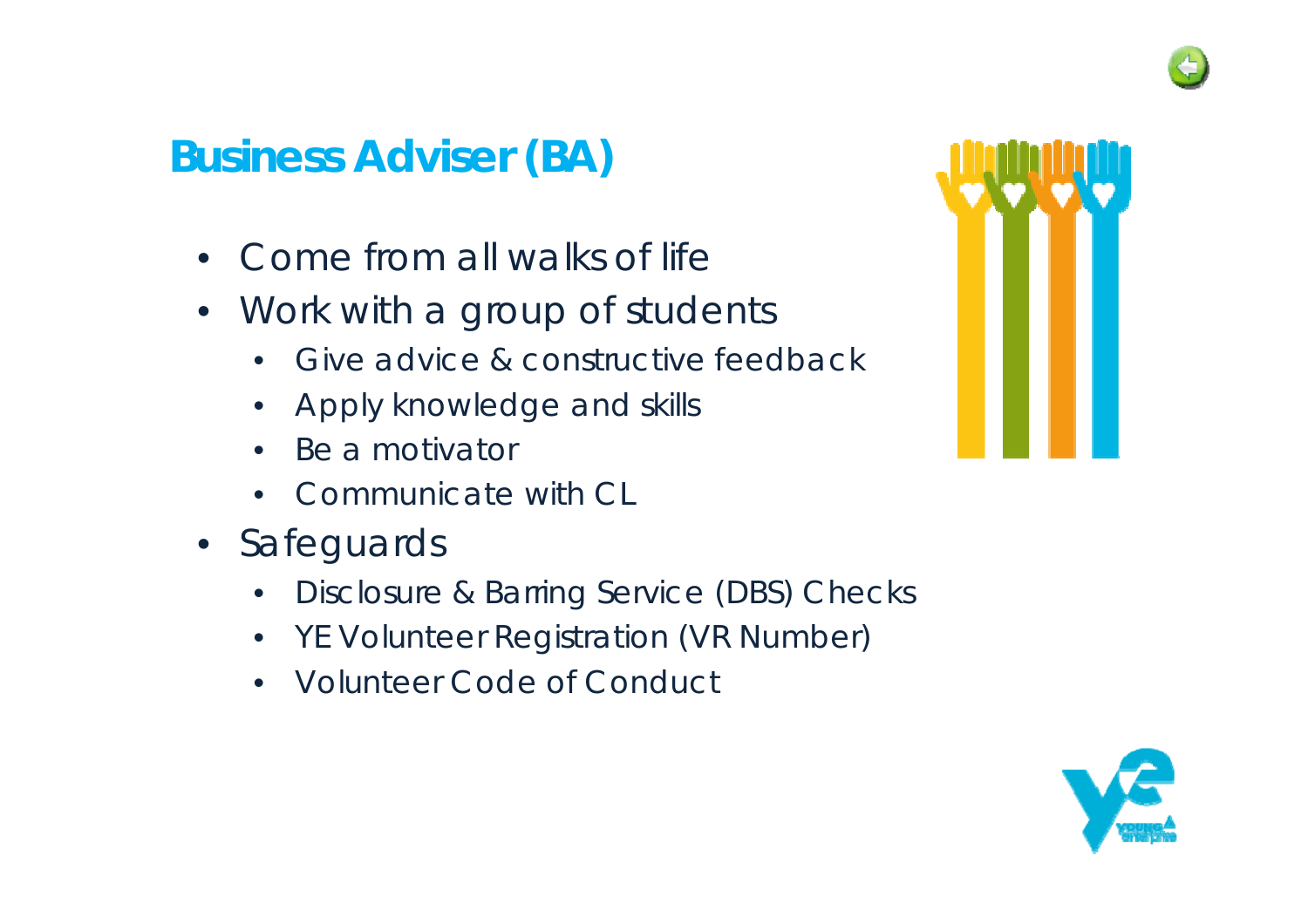

# **Support for the CL and BA**

## **Physical Resources**

- $\bullet$ BA/CL Guide
- YE Online
- Legal Responsibilities Document
- Accreditation Mapping
- Competition Criteria

## **Other Support**

- $\bullet$ Training Events
- Fellow CL/BA
- $\bullet$ • Link Board Members
- YE Managers